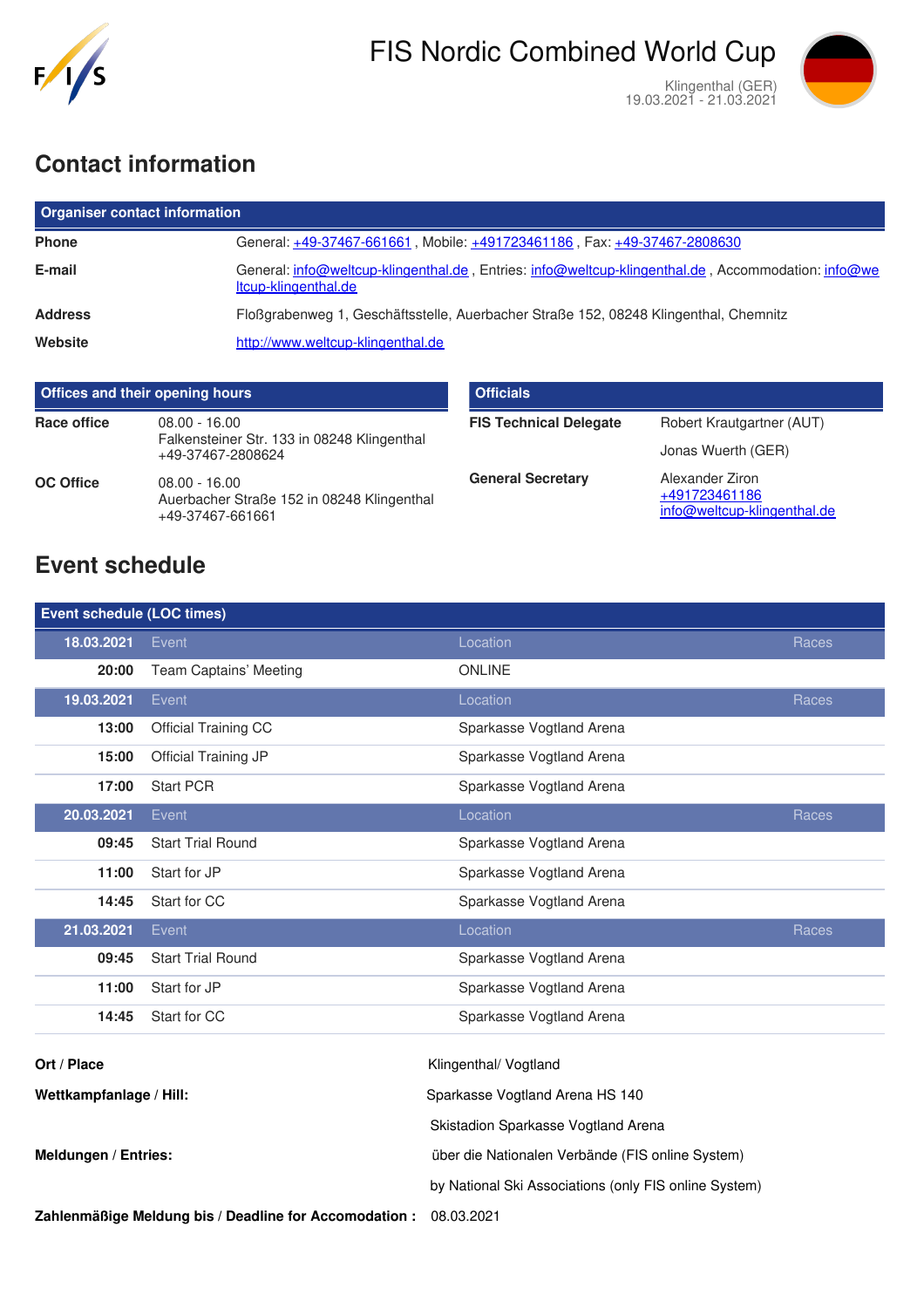

# FIS Nordic Combined World Cup



Klingenthal (GER) 19.03.2021 - 21.03.2021

# **Meldeschluß / Deadline:** 10.03.2021

## **Accommodation**

- Booking according the FIS Rules via the FIS Online registration system
- The booked hotels include full board  $\bullet$
- Accommodation costs: The OC will pay for persons within the quota according to FIS Rules. Costs for persons not in the quota and all extras are payable directly in the hotels.
- Each team member is obliged to stay in the accommodation allocated by the LOC for the duration of the event.
- Wear a mouth and nose protector in all public area
- In the buffet area a mouth and nose protector is compulsory, this can be taken off at the table
- Further hygiene measures according to the hotels policy.
- Check-in of all team members by the team captain.
- Maintain social distancing in all areas.

#### **Accreditation**

Due to the Covid-19 situation, the organization committee is obliged to limit the number of accredited people. Therefore, only team officials, according to the current FIS quota, will be granted access to the team and sports relevant areas. People outside the current FIS quotas will not be granted access to the venue-areas.

- Each team member officially named by the respective National Ski Federation via the FIS online system must submit a negative PCR test not older than 72 hours. The PCR test presented must be recognised by the health authorities in the country where the test is carried out! The test protocol must be uploaded at least 24 hours before arrival on the FIS passport
- Each team member must also answer the health questionnaire prescribed by the FIS to the event
- Only after these documents have been presented, checked and documented will the accreditations be handed over to the team captain or one nominated person
- Only the team captain or one representative of the team may receive the accreditations collectively.
- Employees of the accreditation/racing office wear a mouth-and-nose protection or are separated by a physical barrier/screen. (aerosol protection).

# **Team Captains' Meeting (TCM)**

TCMs will take place online. The link and procedure will be communicated via FIS.

#### **Transport**

- In case of COVID-19 symptoms do not travel to the venue.
- Avoid stops between the departure point and the event location.
- Avoid contact with other people especially outside the team
- The OK organizes a limited shuttle service. Teams are asked to travel with their own or rented vehicles to restrict contacts. If this it not posible, organizing committee will arrange transportation between the airports and the hotels. 1 transport (from and to the airport) free of charge. Only teams, no single persons!
- If transport is required, please book via FIS Online registration

#### **Official airport:** Leipzig or Dresden

#### **Driving from your Hotel to the event site**

- Preferred transport in the own teams' vehicles.
- Avoid stops between the hotel and the venue.
- Only use the allocated and designated parking space for your team (green parking space near the media centre)

#### **Event site**

• Maintain social distancing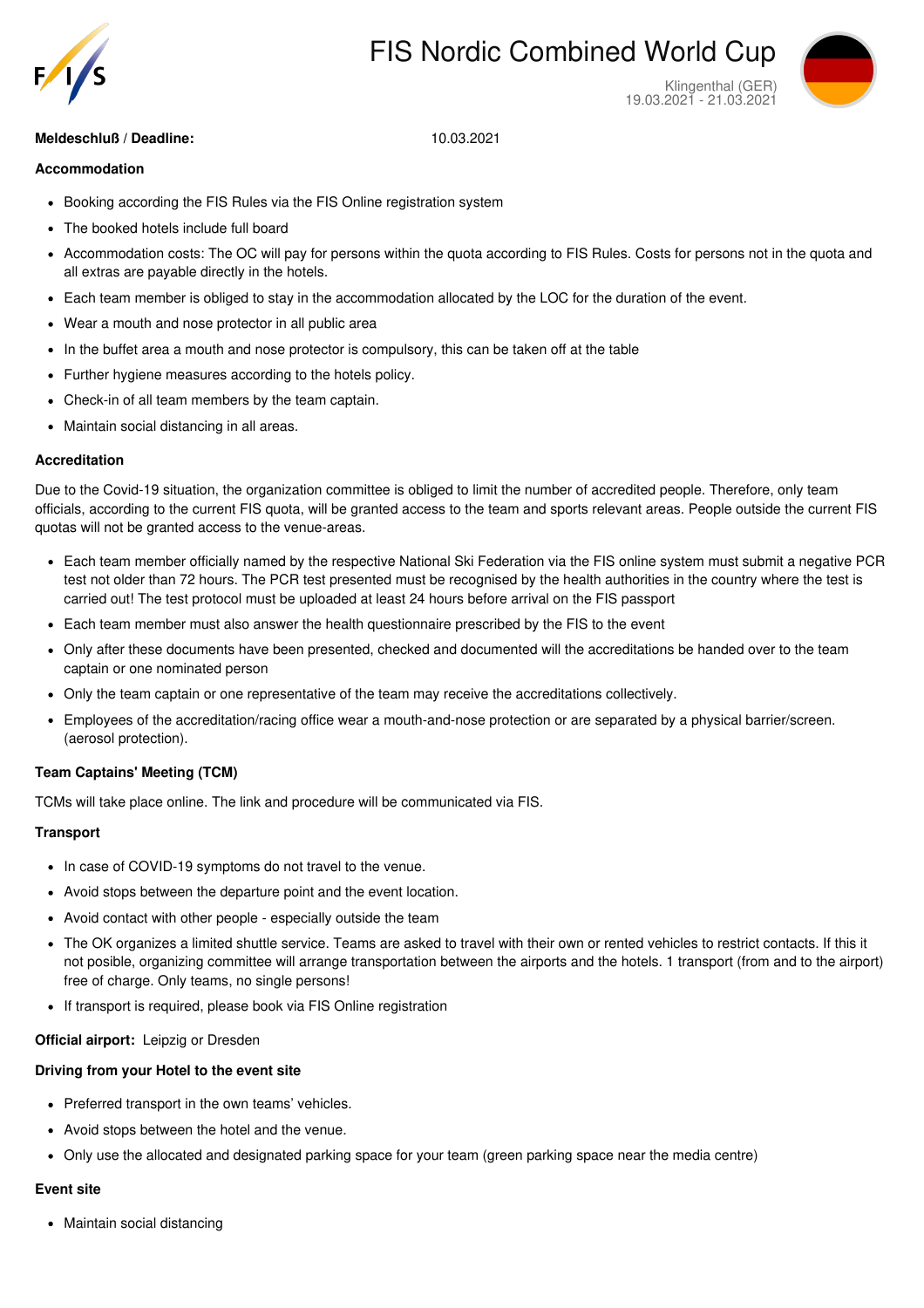

# FIS Nordic Combined World Cup



Klingenthal (GER) 19.03.2021 - 21.03.2021

- Remain in the assigned and marked team zones (green zone).
- The team zone (green zone) is cordoned off and only accessible to designated accredited people.  $\bullet$
- Avoid direct contact with other teams.  $\bullet$
- Avoid direct contact with employees/press.
- Mouth and nose protection must be worn on the event site.  $\bullet$

Exceptions:

- o During the practice of sport.
- o Meal times
- o In the team hospitality area, the mouth and nose protector may only be removed when seated.

o At the start and warm-up area, athletes do not need mouth-and-nose protection, but mouth-and-nose protection is mandatory for all present coaches/officials.

## **Hospitality**

- All athletes should take their meals in the hotels
- For teams and officials, a buffet (snacks, drinks) is available in a separate room without seating. Consumption is only permitted  $\bullet$ outside the room.

## **Prize money**

- We kindly ask the athletes to fill in all required information (personal data, account, passport, etc.) into the FIS Data System "FIS Athlete Registration" to ensure a quick bank transfer of the prize money
- Tax will be deducted by the OC according to the German taxation and taxes will be paid by the OC according to the regular legislation in Germany

# **Waxing facilities**

Wax cabins are available all weekend

- The keys to the cabins are available at the race office
- $\bullet$  The deposit is 50  $\epsilon$  per cabin or container. Key return also at the Race Office, open until the end of the event on Sunday.
- Waxing trucks: teams/SRS arriving with trucks must inform the OC until January 10th 2021 with exact measurements of the truck and details of the needs

# **Medical Service & Health protection plan**

Due to the COVID-19 pandemic, the FIS Competitions in Klingenthal must be held under increased security measures. Due to the current regulations of the Saxonia Ministry of Health and the additional measures from the German Ski Federation as the organiser as well as the FIS, we hereby send the protocol of measurements to be taken by the teams. We kindly ask you to forward this protocol to all team members (athletes, coaches, service people, NSA officials etc.) By registering for this event, each team member confirms and accepts the contents of this protocol of measurements for the abovementioned event in full.

What is important:

- Taking personal responsibility.
- Hygiene measures (regular hand washing, regular disinfection).
- Maintain a minimum distance of 1,5 meter in all areas. (social distancing)
- Wearing mouth and nose protector (face mask):
	- o on the entire event site (except during mealtimes, during the practice of sport)
	- o in closed rooms,
	- o for all transports in buses, shuttles, gondolas, chair lifts,
	- o in the common areas of the accommodation.